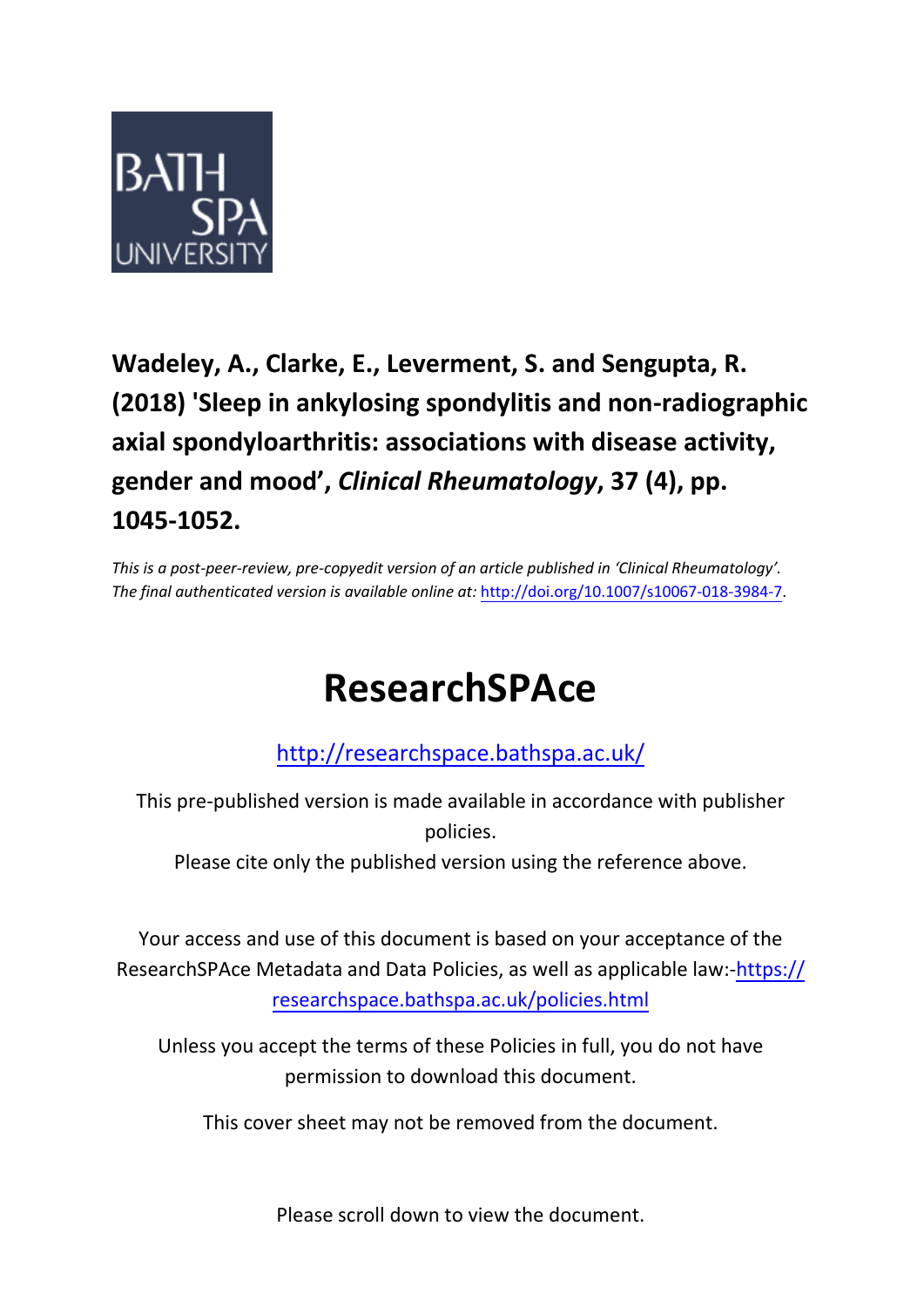# Sleep in Ankylosing Spondylitis and Non-radiographic Axial Spondyloarthritis: Associations with Disease Activity, Gender and Mood

#### AUTHORS:

Dr Alison Wadeley, Bath Spa University (corresponding author: [a.wadeley@bathspa.ac.uk,](mailto:a.wadeley@bathspa.ac.uk) Tel: +44 (0)1225 875875); Mrs Emily Clarke, Royal National Hospital for Rheumatic Diseases; Ms Shaaron Leverment, Bath Spa University; Dr Raj Sengupta, Royal National Hospital for Rheumatic Diseases.

#### ABSTRACT

*Introduction*: The study aims were to assess the prevalence of good or poor sleep in a cohort of axial spondyloarthritis patients and to investigate its correlation with a range of objectively and subjectively measured variables in order to develop a model for distinguishing good from poor sleepers .

*Methods*: Five hundred ninety-eight patients with ankylosing spondylitis and 61 with nonradiographic axial spondyloarthritis completed the Jenkins Sleep Evaluation Questionnaire. Measures of disease activity, mobility, function, mood, fatigue, quality of life, work productivity, night-time pain and general health were gathered.

*Results*: Patients with ankylosing spondylitis or nonradiographic axial spondyloarthritis were initially compared. With the exception of waking up tired less often and having lower mobility and functioning, the two groups were similar so were combined for subsequent analysis. Twenty-nine percent of all patients were classified as good sleepers and 19% as poor sleepers. Poor sleepers had higher disease activity and fatigue scores and more nighttime back pain than good sleepers. They reported poorer quality of life, general health, mood, and work-related measures. A model incorporating mood, gender, fatigue and objective and subjective judgements of disease activity correctly classified 87.3% of good and poor sleepers.

*Conclusions*: Poor sleep was strongly associated with poor mood, female gender, greater fatigue, greater disease activity (specifically, spinal pain and stiffness) and better mobility, however, the direction of causality between poor sleep and markers of active disease was undetermined. This study also highlights the need to standardise the measurement of sleep disturbance in axSpA to facilitate comparisons between patient groups and interventions.

#### KEYWORDS:

Ankylosing Spondylitis, Sleep, Fatigue, Gender, Quality of Life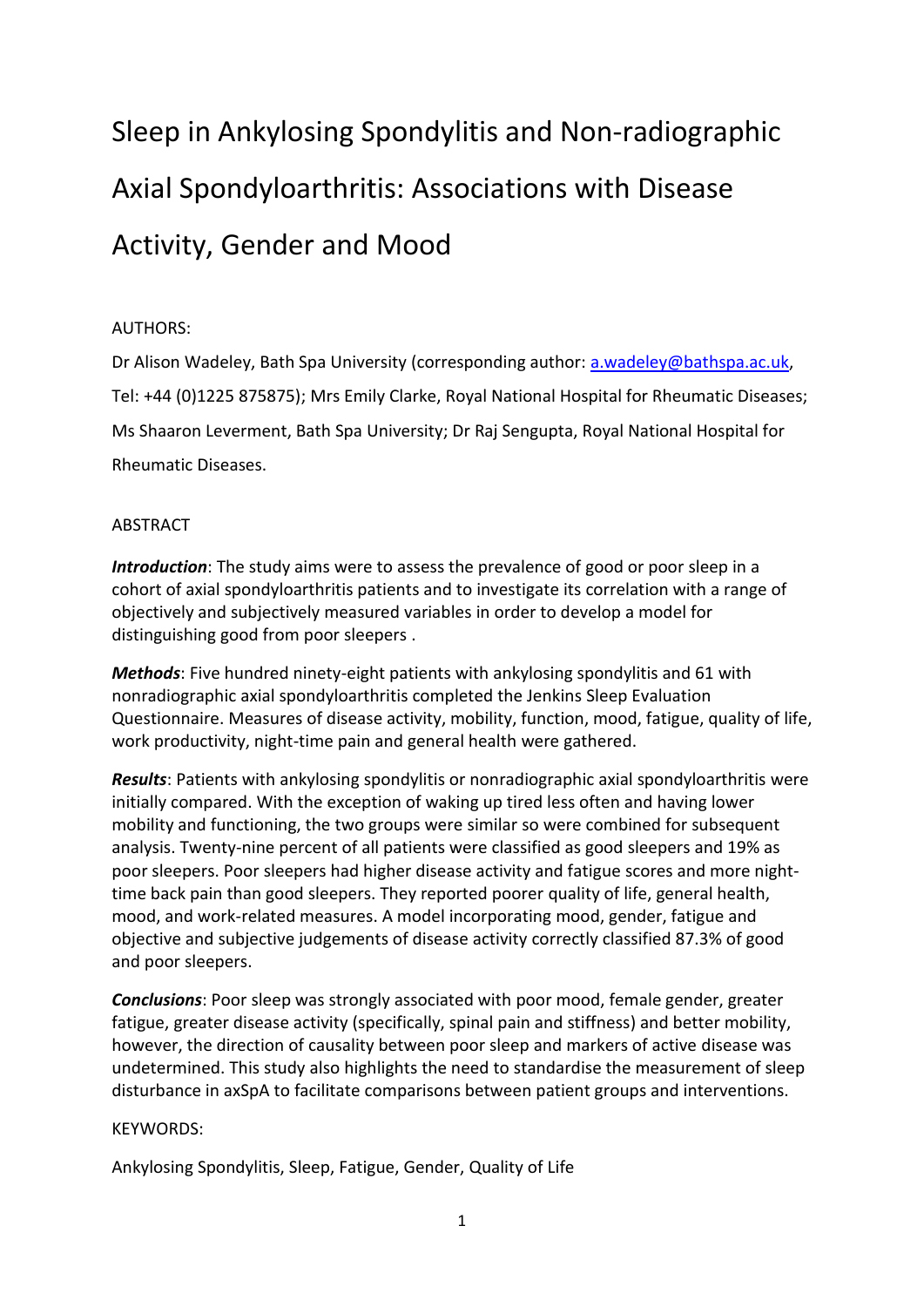#### INTRODUCTION

Axial Spondyloarthritis (axSpA) including ankylosing spondylitis (AS) and non-radiographic axial spondyloarthritis (nr-axSpA) are chronic inflammatory conditions which mainly affect the spine. The pain and stiffness associated with them are strongly implicated in poor sleep which, itself, has been identified as a major quality of life (QoL) concern for patients <sup>[1, 2]</sup> and contributor to work impairment and work hours lost <sup>[3]</sup>. Sleep disturbance has been reported in up to 80% of AS patients <sup>[4]</sup> yet the focus of published research in this area varies considerably. Sleep has been the primary outcome in a small number of studies <sup>[4, 5, 6]</sup>, but is more often analysed as a secondary outcome  $^{[7, 8, 9]}$ . This paper concerns variables that distinguish good from poor sleepers as its main focus and is the first of its kind to be based on a large, UK patient sample.

Outcome measures used to assess sleep in these studies include the Pittsburgh Sleep Quality Index (PSQI)<sup>[10]</sup>, the Medical Outcomes Study sleep questionnaire (MOS)<sup>[11]</sup>, the Jenkins Sleep Evaluation Questionnaire (JSEQ)  $^{[12]}$  and the Uppsala Sleep Inventory (USI)  $^{[13]}$ . The majority of studies involve subjective, self-report measures, but some include objective measures such as polysomnography <sup>[14]</sup>. Higher scores on the Bath Ankylosing Spondylitis and Functioning Indexes (BASDAI and BASFI), for disease activity and daily functioning respectively, are frequently associated with poorer sleep in such studies. Comorbid conditions, such as inflammatory bowel disease <sup>[15, 16]</sup>, have also been measured and implicated in poor sleep in AS patients, as have anxiety and depression <sup>[17]</sup>.

Age is a key variable with regard to sleep patterns in AS and the effects found are mixed. However, reliable associations between age and sleep are difficult to establish even in healthy populations <sup>[18]</sup>, and are further complicated by inherent and circumstantial individual differences in sleep needs, patterns and preferences [19].

A further key variable is gender. Two studies  $[1, 2]$  showed that men and women with AS equally rate sleep improvement as a priority but did not show whether or how their actual sleep patterns differed. A further study of 70 Swedish AS patients showed that sleep disturbance was more prevalent amongst females: insufficient sleep was reported by 80.8% of females compared to 50.0% of males. In addition, more females reported significantly more difficulty with falling and staying asleep, pain at bedtime, and in the night, and fatigue [4] .

Some studies concern the efficacy of interventions to improve sleep. These include exercise  $^{[20]}$  or use of non-steroidal anti-inflammatory medication  $^{[3, 7, 21, 22, 23]}$ . Anti-tumour necrosis factor (Anti-TNF) therapies, when assessed as a secondary outcome in large phase 3 studies, have been shown to improve sleep in longitudinal studies <sup>[3, 21, 22, 23]</sup>.

The main aim in this study was to assess the extent to which variables identified in the aforementioned research literature could distinguish between axSpA patients who experience good or poor sleep. To achieve this, the demographic variables of age, gender and disease duration were recorded along with Bath Ankylosing Spondylitis measures of disease activity (BASDAI)<sup>[24]</sup>, functioning (BASFI)<sup>[25]</sup> and metrology (BASMI)<sup>[26]</sup>. A secondary aim was to analyse total and sub-scale scores, as well as to take separate measures which tend to be duplicated within scales such as fatigue and back pain, in order to check their correspondence with each other. Other measures of comorbidities, mood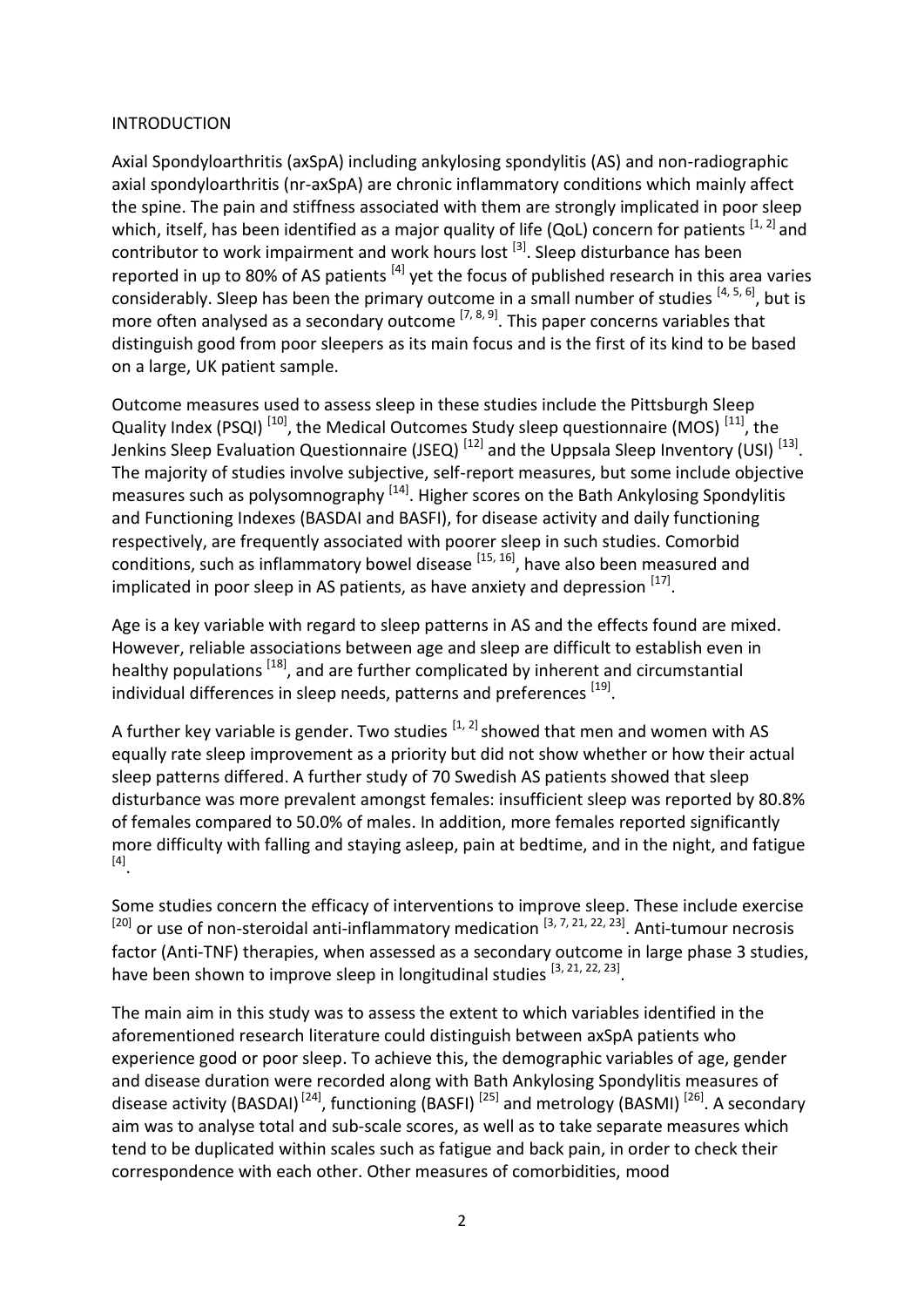(anxiety/depression), QoL, medication use, general health and functioning at work were also taken. These variables were compared in relation to disease (nr-axSpA and AS) and good/poor sleep classification. Key variables thus identified were then combined to assess their unique contribution to distinguishing good or poor sleep.

#### MATERIALS AND METHODS

*Patients*. This is a cross-sectional, observational, single-centre study in UK patients with axSpA, which commenced in July 2010 and has been ongoing up to the present. AxSpA patients were classified according to the ASAS axSpA criteria. Patients subsequently also meeting modified New York Criteria were classified as having AS whilst all other patients were deemed to have nr-axSpA. Data have been collected over a 5-year period from patients attending the Royal National Hospital for Rheumatic Diseases (RNHRD), Bath, under the care of a single rheumatologist (RS). Although data were collected at each visit, for each patient over this 5-year period, the focus of the current analyses is on the latest patientreported information on sleep status and related factors. The latest time point used for cross-sectional analysis fell between September 2013 and June 2015. Bristol UK local research ethics committee (LREC) for National Health Service research approved the study, and all patients provided informed, written consent. (The Bath Spondyloarthritis (SpA) Biobank; REC reference: 13/SW/0096.)

*Measures.* The sleep measure used was the Jenkins Sleep Evaluation Questionnaire (JSEQ) which has an internal consistency of alpha = .79  $^{[12]}$ . It consists of four items asking about trouble falling asleep, waking several times in the night, trouble staying asleep and waking up feeling tired and worn out. Patients respond on a six-point scale indicating frequency of these problems during the past month and can score between 4 and 24. Low JSEQ (good sleep) was defined as problems on 3 days or fewer ( $\leq$  8 points) and high JSEQ (poor sleep) as problems on 15 days or more ( $\geq$  20 points) in the past month. In the absence of normative data for the patient group, this division was decided upon because it clearly distinguished patients whose sleep was hardly ever disturbed from those who experienced sleep problems on at least 50% of nights.

Disease characteristics were measured using the BASDAI, BASFI and BASMI. Fatigue was measured using the Functional Assessment of Chronic Illness Therapy (FACIT) Fatigue Scale V4.0<sup>[27]</sup> and quality of life using the Ankylosing Spondylitis Quality of Life questionnaire (ASQoL)<sup>[28]</sup>. Back pain (night) and back pain (any time) measures were taken on a 0 none -10 most severe visual analogue scale (VAS). The presence of extra articular manifestations (EAMs) of axSpA (IBD, uveitis and psoriasis) were recorded.

Mood and general health state were measured using the EuroQol five dimensions questionnaire (EQ5D)<sup>[29]</sup> Anxiety/Depression item (none, moderate, extreme) and general health state VAS (0 worst imaginable - 100 best imaginable).

For patients in work, two questions from the Work Productivity and Activity Impairment Questionnaire Specific Health Problem (WPAI:SHP V1.0) were used <sup>[30]</sup>: Q2 (work hours missed) and Q5 (productivity at work VAS: 0 no effect – 10 completely prevented from working) in the past 7 days.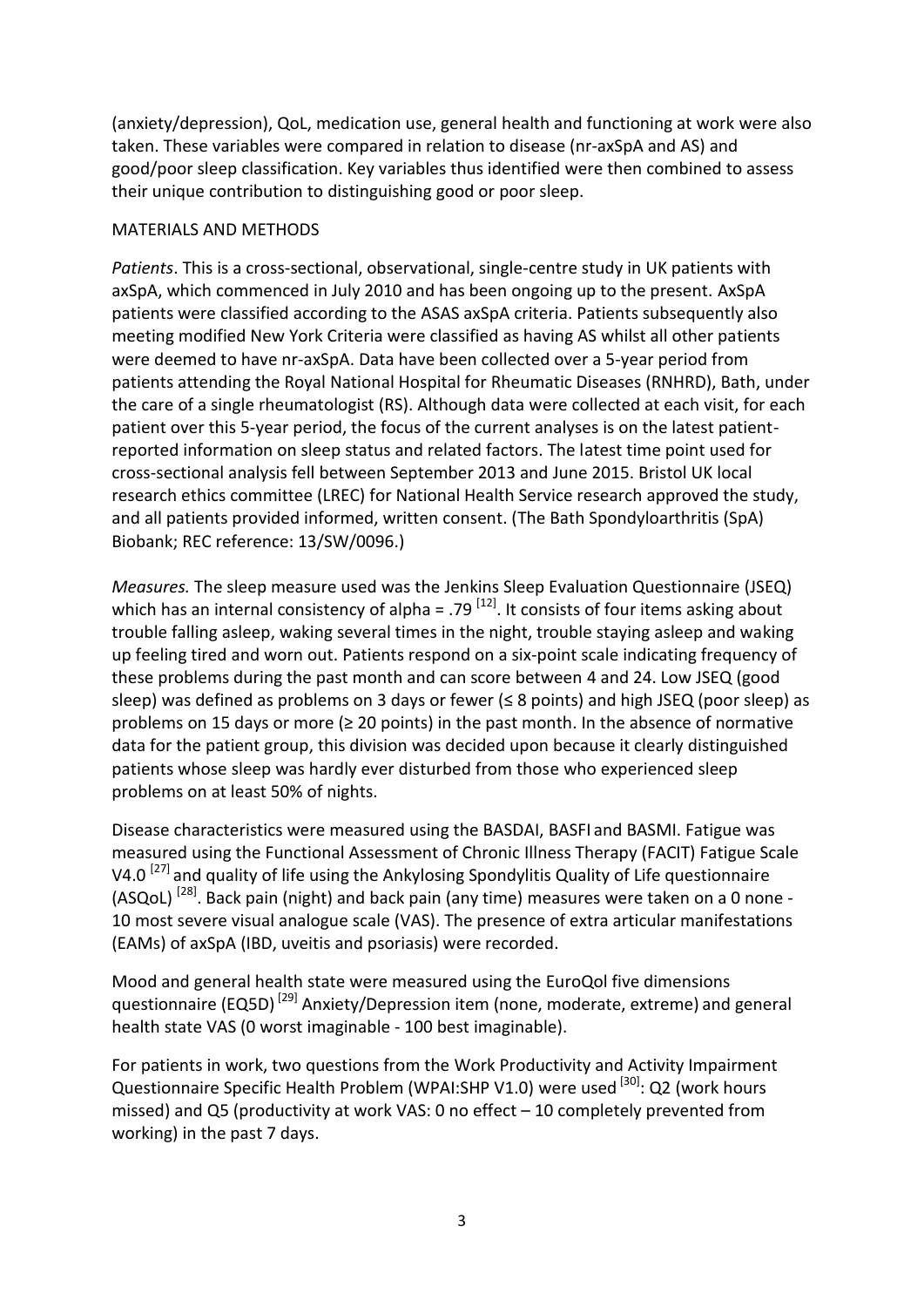*Statistical analysis*. IBM Statistical Package for the Social Sciences version 22 (IBM SPSS v.22) was used for all analyses. Kolmogorov-Smirnov tests revealed non-normal distributions in continuous data samples so medians, interquartile ranges (IQR) and percentages were used as descriptive statistics. Non-parametric, two-tailed, Mann Whitney U tests were used on continuous scale data to detect differences between AS and nr-axSpA patients, and good and poor sleepers. Chi square analyses were used to test for associations in frequency data. Direct binary logistic regression was used to test for the independent contribution of factors likely to predict good or poor sleep group membership. These factors, specifically gender, mood and individual BASDAI scale items, were chosen because of their likely impact upon night-time sleep rather than daytime functioning and their statistical significance in preceding tests. Although BASMI was non-significant at that point it was incorporated into the final model because it is a more objective test of functioning and its effect might be moderated by other co-variables. Collinearity statistics indicated that none of these predictor variables were problematic: Tolerance ≥ .20, VIF (Variance Inflation Factor) ≤ 5.22. p ≤. 05 wer applied to all statistical tests.

#### RESULTS

*Patient demographics, disease characteristics and comorbidity.* There were 659 patients in total, aged 18-84 years (median = 51, IQR = 41-61 years) at the time of testing and 24% were female. Table 1 contains summary statistics for all patients and by diagnostic group. Ninetyone percent were AS patients. As would be expected due to stage of disease, they were significantly older (median 53, IQR = 42-63 years) than  $nr\text{-}axSpA$  patients (median 37, IQR = 28-44 years) and reported more years since diagnosis (median = 20, IQR = 9-31 v. median = 3,  $IQR = 2-8.75$  years) and since symptom onset (median = 30,  $IQR = 20-41$  v. median = 9.50, IQR = 5-19 years). Diagnostic groups did not differ in age at diagnosis, symptom onset or delay in diagnosis ( $p \ge 0.11$ ). Comorbid IBD and psoriasis were not associated with diagnostic group but uveitis was, rising from 27.9% in nr-axSpA to 42.8% in AS.

*Frequency of patients with low, medium and high JSEQ scores*. Low JSEQ scores indicate problems on three days or fewer, medium scores on 4-14 days and high scores on 15 days or more in the past month. For each JSEQ item, the approximate percentages of patients falling into each low : medium : high category were: 'trouble falling asleep', 61.0 : 20.1 : 18.9; 'waking several times in the night', 33.8 : 26.7 : 39.5; 'trouble staying asleep', 40.5 : 27.0 : 32.5; 'wake up feeling tired and worn out', 36.8 : 27.5 : 35.7.

*Comparisons by diagnostic (AS and nr-AxSpA) group*. In Table 1, BASDAI and JSEQ scores indicated that AS patients, when compared to nr-AxSpA patients, experienced less stiffness duration and upon waking ( $p \le 0.03$ ), were less likely to wake up tired ( $p = 0.02$ ). AS patients had higher BASMI (spinal movement changes) scores ( $p = .00001$ ) and BASFI scores ( $p =$ .002) than nr-axSpA patients. Table 1 otherwise indicates little difference between AS and nr-axSpA patients in BASDAI and JSEQ scores. For this reason, patients are grouped together for further analyses.

INSERT Table 1: Comparison of patients with AS or nr-axSpA.

*Comparisons of good and poor sleepers.* Table 2 contains data comparing good sleepers (low JSEQ, n = 173) and poor sleepers (high JSEQ, n = 112). Good and poor sleepers comprise 29% and 19% of all patients respectively. AS and nr-axSpA patients are combined due to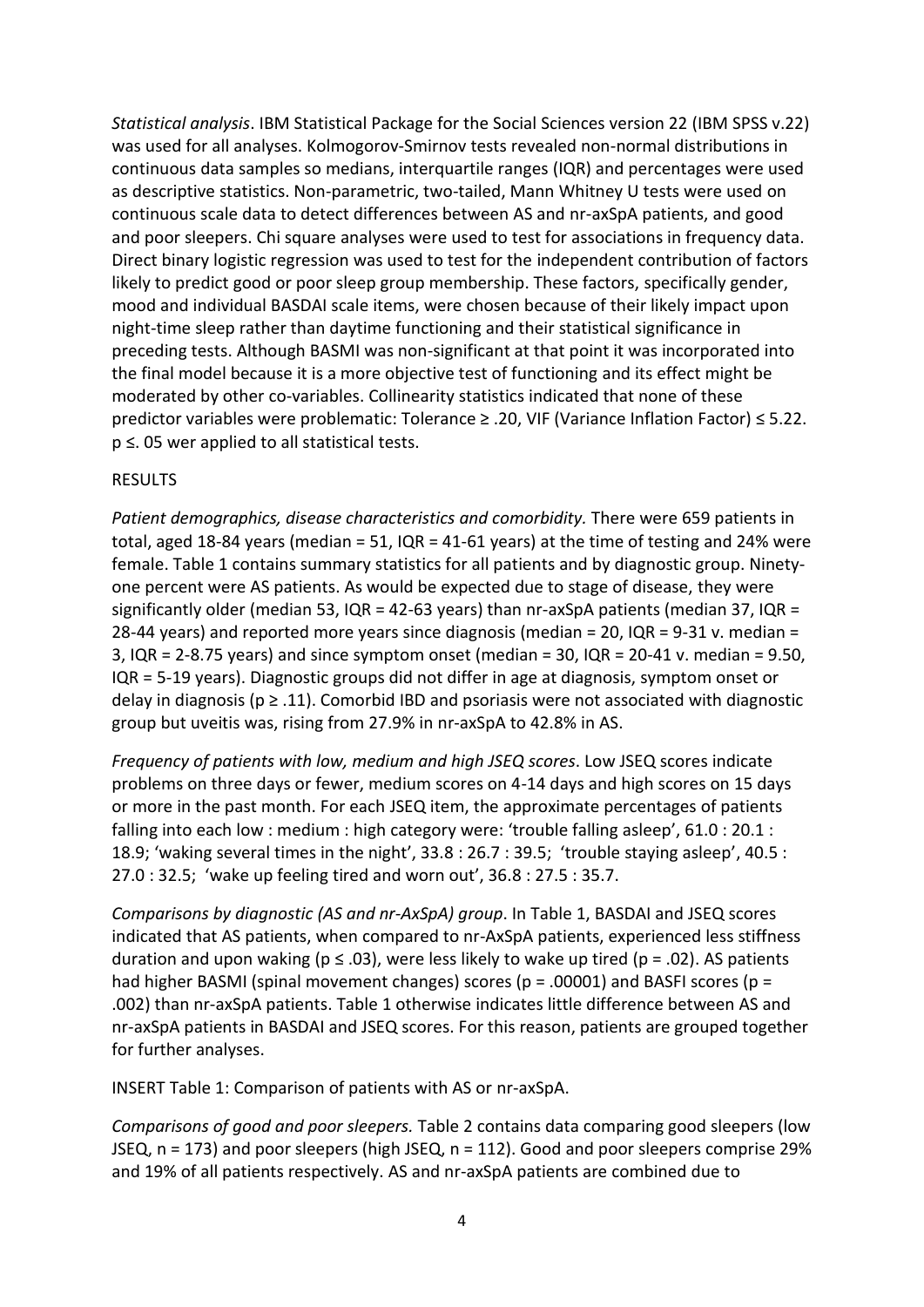negligible differences in JSEQ evident in Table 1. Gender and sleep group were associated such that men predominated in the good sleep group (80.9%) but less so (64.2%) in the poor sleep group (p < .003). All BASDAI scales, BASFI, ASQoL, back pain and EQ5D: General health state comparisons indicated significantly worse outcomes for poor sleepers compared to good sleepers (p < .00001). EQ5D: Anxiety/Depression was lower (p <.00001) in good sleepers (21.2%) compared to in poor sleepers (65.5%). Amongst patients who worked, poor sleepers reported more work hours missed and poorer productivity at work ( $p \le 0.007$ ) than good sleepers.

None of the variables relating to age, diagnosis time or symptom onset differed between JSEQ groups. There were no differences in BASMI scores or frequency of co-morbid conditions ( $p \geq .27$ ).

INSERT Table 2: Comparison of patients with high and low Jenkins Sleep Evaluation Questionnaire (JSEQ) scores.

*Unique predictors of good or poor sleep.* Direct logistic regression was performed to assess the unique impact of nine independent variables (gender, BASMI, six BASDAI sub-scales and mood) on the likelihood that patients would report poor sleep (high JSEQ) scores. The BASMI was chosen as an objective measure of functioning and the others because of their relevance to night-time sleep and immediately after waking. Other measures that differed between sleep groups (BASFI and WPAI:SHP items) were excluded because they measure daytime functioning. ASQoL, FACIT and EQ5D: general health were excluded because of some overlap with items in other scales. High correlations between BASDAI spinal pain and back pain VAS measures (rho  $_{(630)}$  = .71 to .74, p < .00001, two tailed) and between BASDAI fatigue and FACIT (rho  $(697) = .69$ , p < .00001, two tailed) justified use of the BASDAI measures only.

The full model, containing all the predictors and shown in Table 3, was statistically significant,  $\chi^2$  (8, N = 272) = 206.41 p <.00001, indicating that it could be used to distinguish between patients who reported sleep disruption on three days or fewer compared to 15 or more days in the past month. The model as a whole explained between 54.8% (Cox and Snell R Square) and 74.0% (Nagelkerke R Square) of the variance in sleep status and correctly classified 87.3% of cases. Table 3 shows that seven of the nine independent variables made a unique and statistically significant contribution to the model. The strongest predictor was EQ5D: Anxiety/Depression. The odds ratio indicated that for patients who assessed themselves as moderately to extremely anxious and depressed, high JSEQ classification was 7.18 times more probable than for those did not feel anxious and depressed. High JSEQ classification was 3.13 times more probable for females than for males. The odds ratio for BASDAI fatigue indicated that for every additional scale point, high JSEQ classification was 2.17 times more probable than low JSEQ classification. The odds ratio for BASDAI stiffness duration after waking indicated that for every additional scale point, high JSEQ classification was 1.99 times more probable than low JSEQ classification. The odds ratio for BASDAI spinal pain indicated that for every additional scale point, high JSEQ classification was 1.58 times more probable than low JSEQ classification. Finally, two predictors had weak, negative relationships with sleep category. The odds ratios for BASMI were 0.73 and for BASDAI stiffness on waking were 0.59. Taking the inverse of these, for the sake of clarity, they indicate that for every additional BASMI scale point, low JSEQ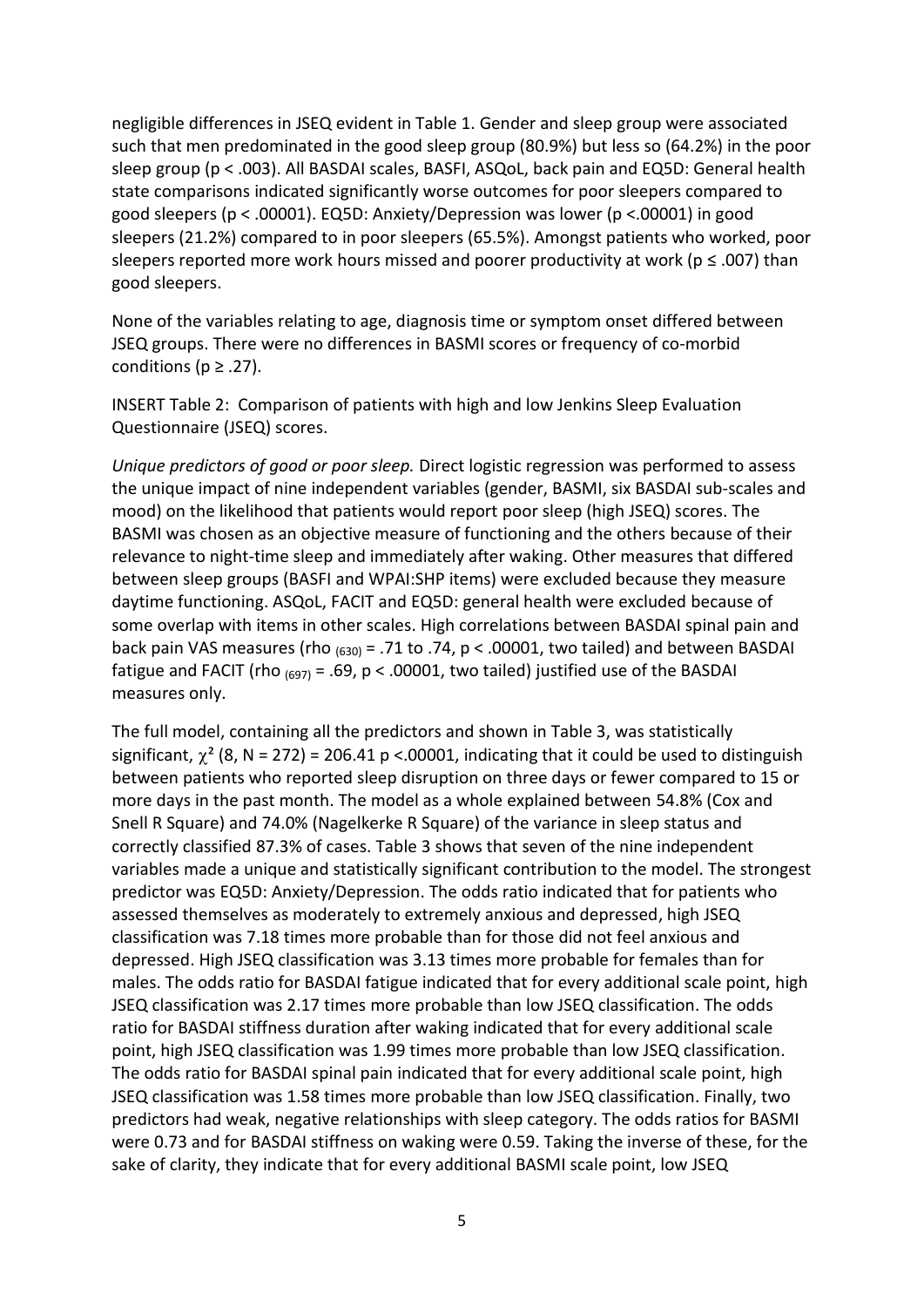classification was 1.38 times more probable than high JSEQ classification and for every additional BASDAI stiffness scale point, low JSEQ classification was 1.70 times more probable than high classification.

INSERT Table 3: Logistic regression predicting the likelihood of high Jenkins Sleep Evaluation Questionnaire (JSEQ) scores.

#### **DISCUSSION**

This study is, to our knowledge, the largest study of sleep disturbance in AS (or axial SpA) patients in the UK. Poor sleepers reported greater disease activity on all BASDAI measures, greater fatigue, poorer daily functioning, more back pain, reduced quality of life, poorer general health and greater incidence of EQ5D: Anxiety/Depression when compared to good sleepers. For those in work, poor sleepers missed more work hours and felt less productive. These differences appear not to be confounded by age, bearing in mind that, while sleep requirements change with age, the subjective sensation of poor or good sleep does not, at least among these patients. In addition, years since diagnosis and symptom onset and comorbid conditions (IBD, uveitis and psoriasis) are not implicated.

Further testing for the unique contribution of key variables to predicting poor or good sleep group classification was carried out. Together, these variables correctly classified 87.3% of patients. The order of ORs, starting with the highest, was EQ5D: Anxiety/Depression, female gender, BASDAI fatigue, stiffness duration, spinal pain, BASMI and stiffness on waking. Higher BASDAI stiffness on waking and BASMI predicted low JSEQ classification (less disturbance) while higher scores on the other 5 variables predicted high JSEQ classification (more disturbance). Effect size benchmarks  $^{[31]}$  indicate a large effect for EQ5D: Anxiety/Depression, medium effects for gender and BASDAI fatigue and small effects for BASMI and BASDAI stiffness duration, stiffness on waking and spinal pain.

With regard to mood, we have shown that, for axSpA patients who report moderate to severe anxiety and depression, high JSEQ classification was 7.18 times more probable than for those did not feel anxious and depressed. Other studies attempting to link mood problems with sleep patterns in AS, but measuring depression alone, have produced equivocal results Two recent studies have linked greater depression with poorer sleep quality  $^{[6, 17]}$  and two have not  $^{[4, 14]}$ . Discrepancies may be partly due to the measures used, for example, whether they were standardised on clinical groups or not or comprised a single question, as well as the presence of other interacting but uncontrolled variables such as gender and age. The single, composite anxiety/depression question used here asked about two different, although arguably related, aspects of mood. Nevertheless, it was the strongest predictor of sleep group in this study and so deserves further scrutiny, ideally using more sensitive measures which distinguish anxiety and depression.

The second most important predictor of sleep group was gender which accords with one other study focusing on this <sup>[4]</sup>. The current study showed that females comprised 19.1% of the good sleep group as compared to 35.7% of the poor sleep group. For females in our cohort, high JSEQ classification was 3.13 times more probable than it was for males. These figures must be taken in the context of a predominantly male patient group. Age and stage of disease are additional confounders. In one meta-analysis to establish norms for healthy individuals across the lifespan <sup>[18]</sup>, it was concluded that stage I and II sleep increased and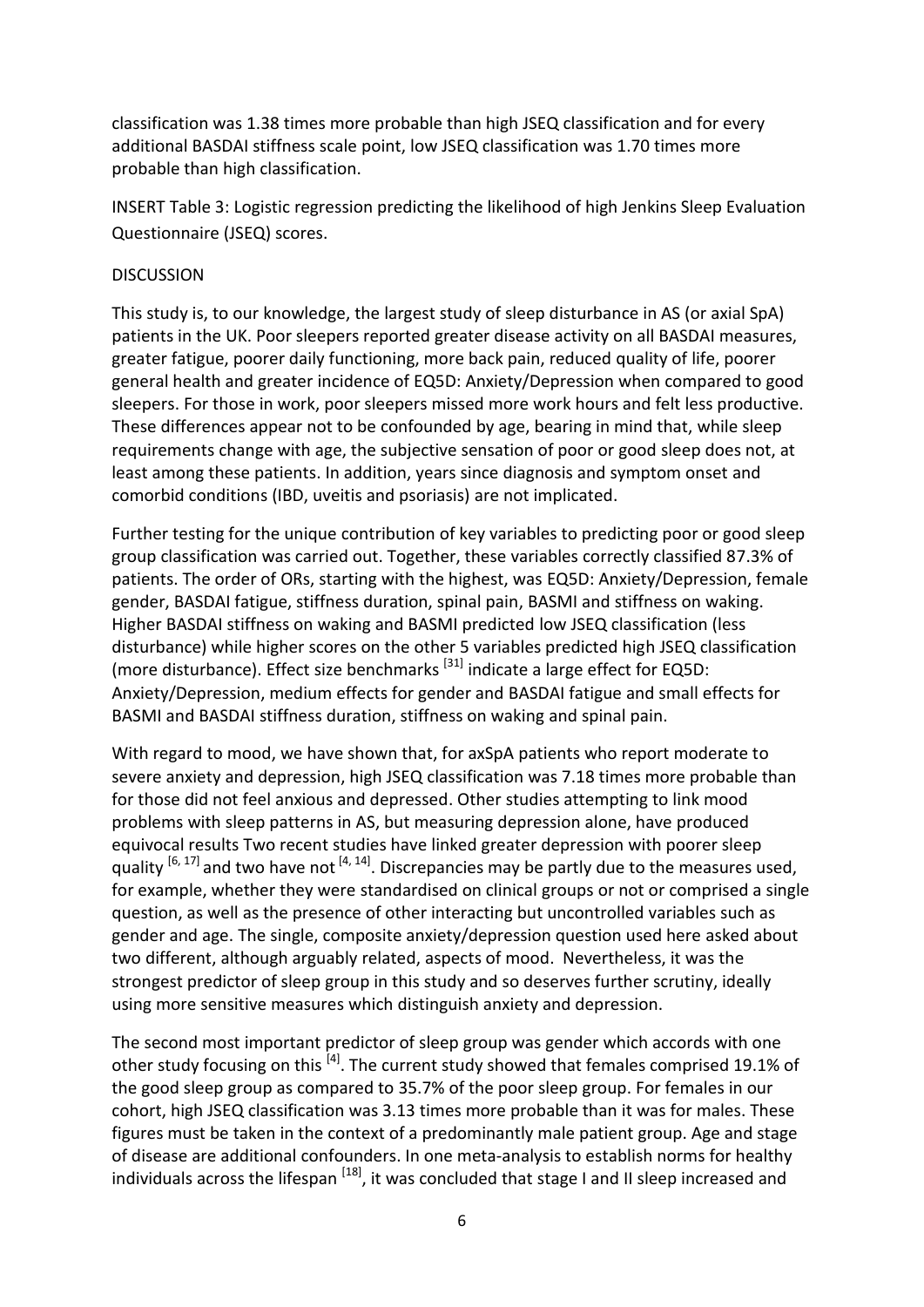REM sleep decreased with age. Changes were greater for women, although in a similar direction to those in men, and patterns changed when ill-health-related variables were included. In this study, Table 2 shows no differences in age-related variables between sleep groups, suggesting that subjective sleep disturbance remains more prevalent amongst females regardless of age and stage of disease. However, middle-aged individuals, who make up most of the current patient group, were not well-represented in the aforementioned meta-analysis, rendering meaningful comparisons difficult.

Findings linking higher BASDAI scores with poorer sleep are robust <sup>[4, 5, 6, 9, 14, 17]</sup> and in agreement with the current study, where it is shown that fatigue, spinal pain and stiffness are unique predictors of poor sleep. As an objective measure of disease activity, BASMI also made a significant contribution. The causal direction of all these effects however is undetermined.

On a note of caution, in the original JSEQ development paper, the items mean = 2.38\* in a non-clinical group (n = 250)<sup>[12]</sup>. (\*Figure adjusted to correspond to our 4-24 scale. The original paper used 0-20.) This is lower than for all patients in this study: mean (SD) = 3.31 (1.48),  $t_{(643)} = 16.00$ ,  $p < .0001$ , two-tailed). It is also much lower than the poor sleep group: mean (SD) = 5.60 (0.39), t = 87.51  $_{(111)}$ , p < .00001, two-tailed, and higher than the good sleep group: mean (SD) = 1.54 (0.35),  $t_{(172)} = -31.82$ ,  $p < .00001$ ), two-tailed, in this study. However, the original study utilised only working males whose average age was limited to 25 to 49 years. These factors, and the presence of skewed data samples in the current study, make meaningful comparisons with the current patients difficult, nevertheless the clear distinction between good and poor sleepers in this study lends validity to the conclusions drawn.

Studies of sleep such as this one, in naturalistic settings and based on self-report, are inherently difficult to control. However, highly controlled, laboratory-based, polysomnography research may not adequately reflect everyday sleeping conditions. Sleep in domestic settings is likely to be social  $^{[32]}$  and, therefore, vulnerable to disturbance by others <sup>[33]</sup>. Few studies record these things, with one exception - a Turkish study in which it was reported that 81.1% of n=55 had a co-sleeper <sup>[5]</sup>. Secondly, sleep is often affected by uncontrollable external influences <sup>[34]</sup>. Finally, there are individual differences in sleep patterns and preferences <sup>[19]</sup> which are rarely taken into account in any kind of study <sup>[33]</sup>.

#### **CONCLUSIONS**

In conclusion, findings in this study suggest a strong link between poor sleep and mood, gender, disease activity and mobility in AS and nr-axSpA patients. This study is the first of its kind based in the UK. The varied locations of other studies (Egypt <sup>[14]</sup>, Turkey <sup>[5, 6]</sup> and China <sup>[9,</sup>  $^{17}$ ) lend contextual and population validity to the findings. This study further highlights the need to standardise the measurement of sleep disturbance in axSpA to allow future comparisons between patient groups and interventions.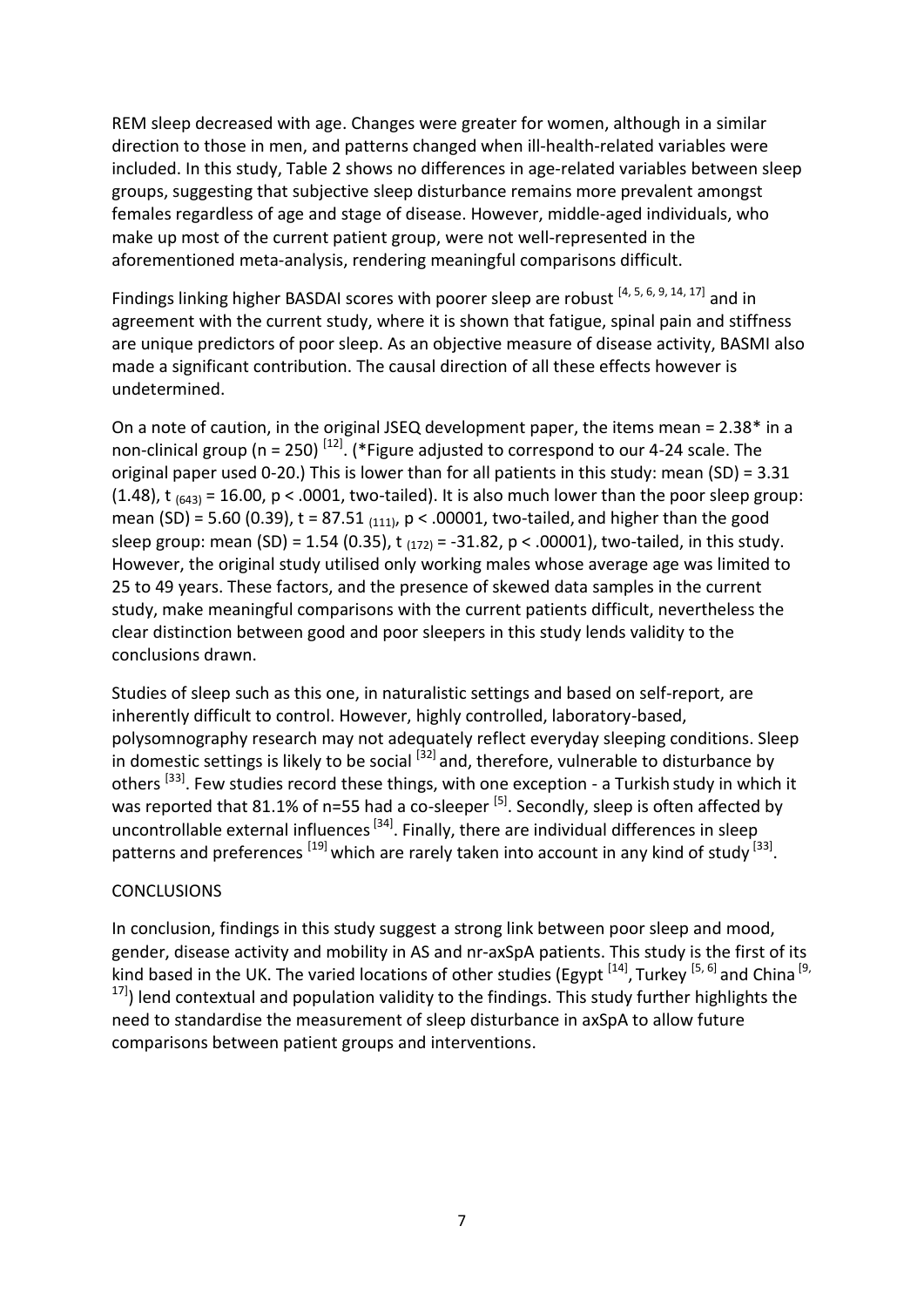#### ETHICS APPROVAL AND CONSENT TO PARTICIPATE

Bristol UK local research ethics committee (LREC) for National Health Service research approved the study, and all patients provided informed, written consent. (The Bath Spondyloarthritis (SpA) Biobank; REC reference: 13/SW/0096.)

#### AVAILABILITY OF DATA AND MATERIAL

The datasets generated and/or analysed during the current study are not publicly available due to the Data Protection Act but are available from the corresponding author on reasonable request.

#### REFERENCES

- 1. Heiberg T, Lie E, van Der Heijde D, Kvien TK. Sleep problems are of higher priority for improvement for patients with ankylosing spondylitis than for patients with other inflammatory arthropathies. Ann Rheum Dis 2011;70:872.
- 2. Ward, MM. Health-related quality of life in ankylosing spondylitis: a survey of 175 patients. Arthritis Care Res 1999;12:247-55.
- 3. Rudwaleit M, Gooch K, Michel B, Herold M, Thörner A, Wong R et al. Adalimumab improves sleep and sleep quality in patients with active ankylosing spondylitis. J Rheumatol 2011;38:79-86.
- 4. Hultgren S, Broman J, Gudbjörnsson B, Hetta J, Lindqvist U. Sleep disturbances in outpatients with ankylosing spondylitis a questionnaire study with gender implications. Scand J Rheumatol 2000;29:365-9.
- 5. Aydin E, Bayraktar K, Turan Y, Kurt Omurlu I, Tastaban E, Sendur O. Sleep quality in patients with ankylosing spondylitis. Rev Bras Reumatol 2015;55:340-5.
- 6. Batmaz I, Sariyildiz M, Dilek B, Bez Y, Karakoc M, Cevik R Sleep quality and associated factors in ankylosing spondylitis: relationship with disease parameters, psychological status and quality of life. Rheumatol Int 2013;33:1039-45.
- 7. Dougados M, Tsai WC, Saaibi DL, Bonin R, Bukowski J, Pederson R, et al. Evaluation of health outcomes with Etanercept treatment in patients with early nonradiographic Axial Spondyloarthritis. J Rheumatol 2015;42:1835-41.
- 8. Bedaiwi M, Sari I, Thavaneswaran A, Ayearst R, Haroon N, Inman RD. Fatigue in ankylosing spondylitis and nonradiographic axial spondyloarthritis: analysis from a longitudinal observation cohort. J Rheumatol 2015;42:2354-60.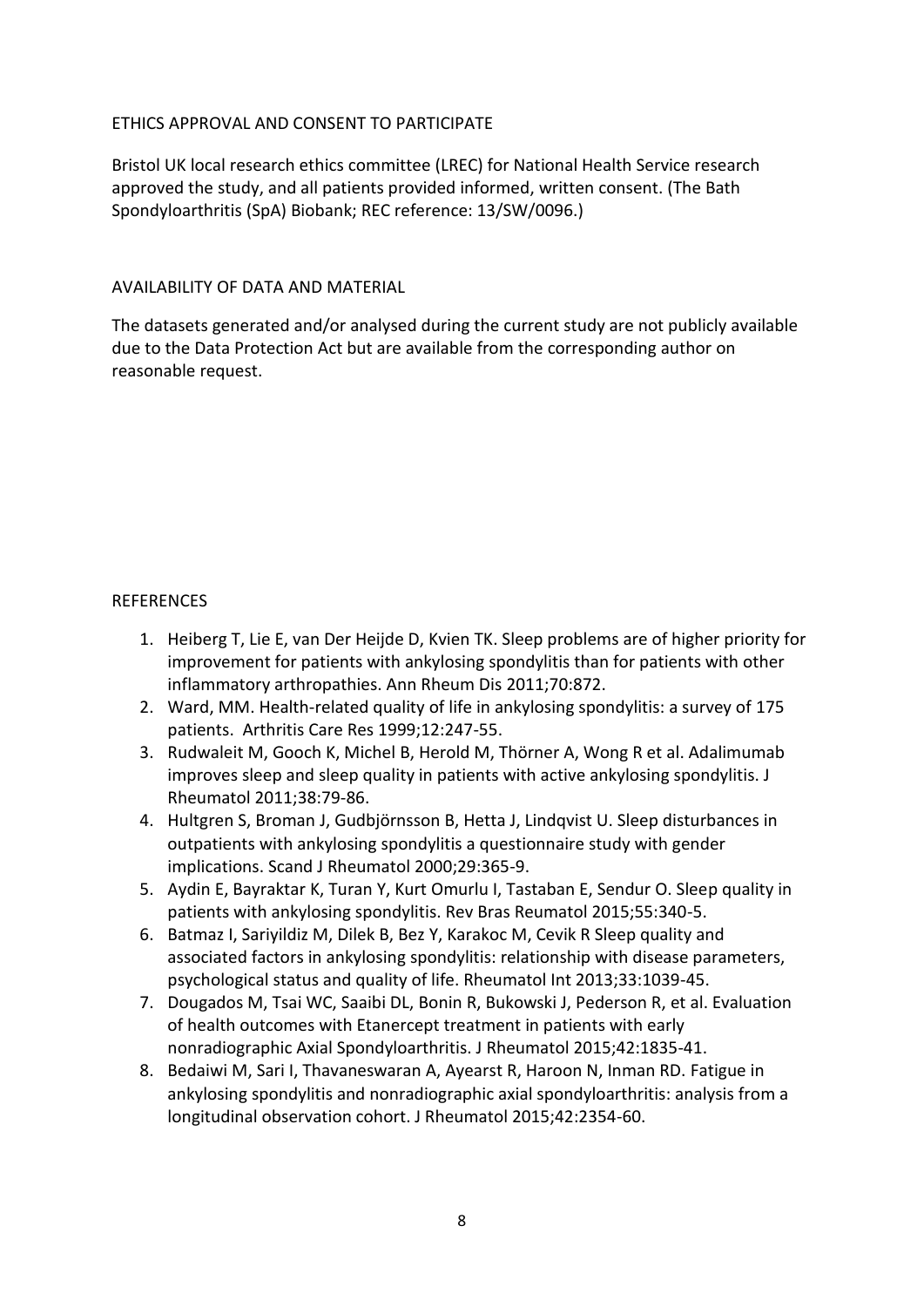- 9. Jiang Y, Yang M, Wu H, Song H, Zhan F, Liu S, et al. The relationship between disease activity measured by the BASDAI and psychological status, stressful life events, and sleep quality in ankylosing spondylitis. Clin Rheumatol 2015;34:503-10.
- 10. Buysse DJ.; Reynolds C F, Monk, TH, Berman SR, Kupfer DJ. The Pittsburgh Sleep Quality Index: a new instrument for psychiatric practice and research. Psychiatry Res 1989; 28:193-213. [doi](https://en.wikipedia.org/wiki/Digital_object_identifier)[:10.1016/0165-1781\(89\)90047-4](https://dx.doi.org/10.1016%2F0165-1781%2889%2990047-4)
- 11. Spitzer KL, Hays RD. MOS sleep scale: a manual for use and scoring, Version 1.0. Los Angeles, CA, RAND, 2003.
- 12. Jenkins CD, Stanton BA, Niemcryk SJ, Rose RM. A scale for the estimation of sleep problems in clinical research. J Clin Epidemiol 1988;41:313-21.
- 13. Hetta J, Almqvist M, Ågren H, Hambert G, Liljenberg B, Roos B-E. Prevalence of sleep disturbances and related symptoms in a middle-aged Swedish population. In: Koella WP, Ruther E, Schulz H, eds. Sleep '84. Stuttgart: Gustav Fischer Verlag, 1985:373-6.
- 14. Abdulaziez O, Asaad T, Sleep problems in ankylosing spondylitis: polysomnographic pattern and disease related variables. Egyptian Rheumatologist 2012;34:59-65.
- 15. Ananthakrishnan AN, Long MD, Martin CF, Sandler RS, Kappelman MD. Sleep disturbance and risk of active disease in patients with Crohn's disease and ulcerative colitis. Clin Gastroenterol Hepatol 2013;1:965-71.
- 16. Kinnucan JA, Rubin DT, Ali T. Sleep and inflammatory bowel disease: exploring the relationship between sleep disturbances and inflammation. Gastroenterol Hepatol (NY) 2013;9:718-27.
- 17. Li Y, Zhang S, Zhu J, Du X, Huang F. Sleep disturbances are associated with increased pain, disease activity, depression, and anxiety in ankylosing spondylitis: a case control study. Arthritis Res Ther 2012;14:R215.
- 18. Ohayon MM, Carskadon MA, Guilleminault C, Vitiello MV. Metaanalysis of quantitative sleep parameters from childhood to old age in healthy individuals: developing normative sleep values across the human lifespan. Sleep 2004;27:1255- 73.
- 19. Van Dongen HPA, Vitellaro KM, Dinges DF. Individual differences in adult human sleep and wakefulness: leitmotif for a research agenda. Sleep 2005;28:479-96.
- 20. Altan L, Bingöl U, Aslan M, Yurtkuran M. The effect of balneotherapy on patients with ankylosing spondylitis. Scand J Rheumatol 2006;35:283-9.
- 21. Deodhar A, Braun J, Inman R, Mack M, Parasuraman S, Buchanan J, et al. Golimumab reduces sleep disturbance in patients with active ankylosing spondylitis: results from a randomized, placebo-controlled trial. Arthritis Care Res 2010;62:1266-71.
- 22. Bao C, Huang F, Khan M, Fei K, Wu Z, Zhuang Y, et al. Safety and efficacy of golimumab in Chinese patients with active ankylosing spondylitis: 1-year results of a multicentre, randomized, double-blind, placebo-controlled phase III trial. Rheumatology 2014;53:1654-63.
- 23. Sieper J, Kivitz A, Van Tubergen A, Deodhar A, Coteur G, Woltring F, et al. Impact of certolizumab pegol on patient-reported outcomes in patients with axial spondyloarthritis. Arthritis Care Res 2015;67:1475-80.
- 24. Garrett S, Jenkinson T, Kennedy LG, Whitelock H, Gaisford P, Calin A. A new approach to defining disease status in ankylosing spondylitis: the Bath Ankylosing Spondylitis Disease Activity Index. J Rheumatol 1994;21:2286-91.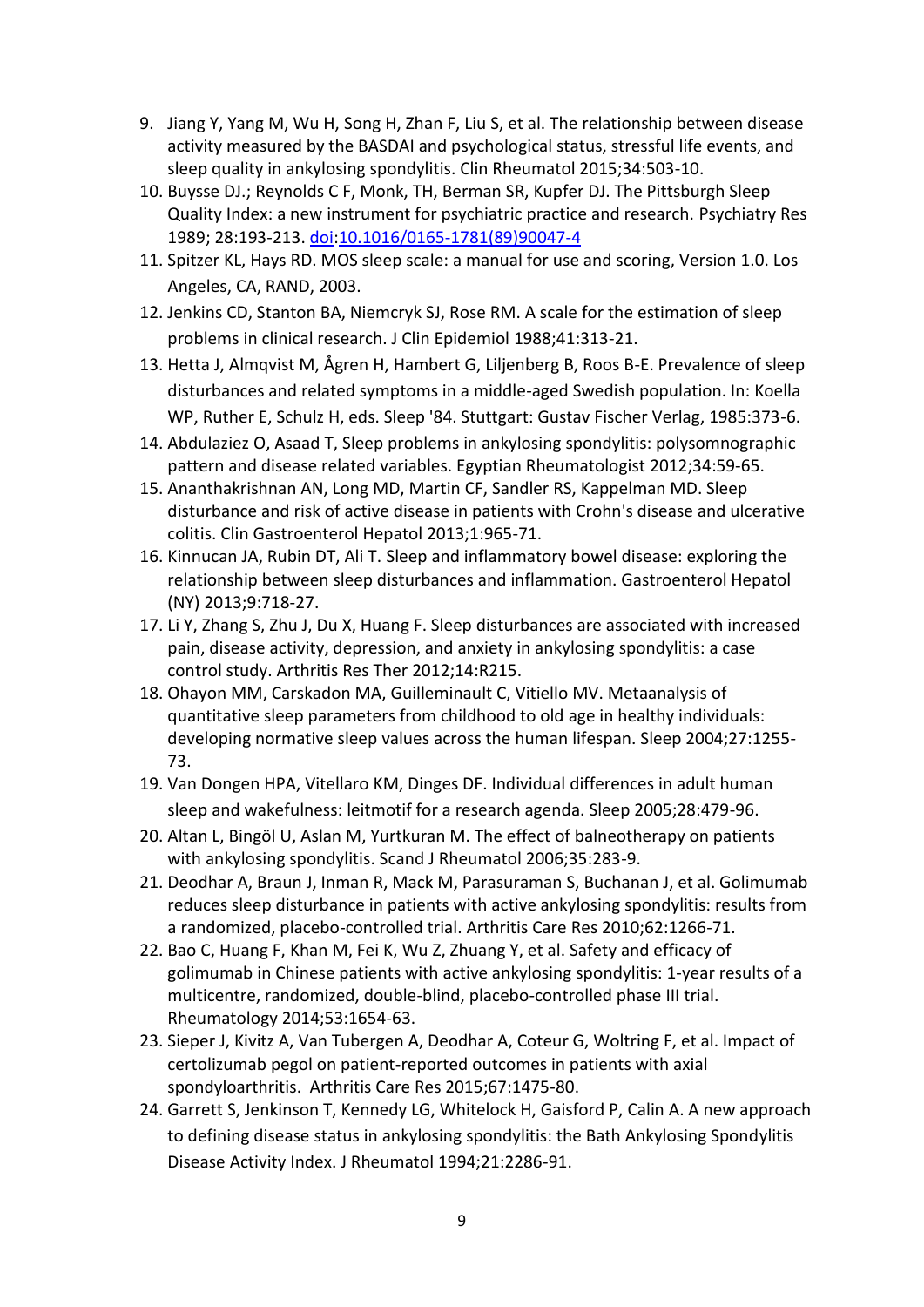- 25. Calin A, Garrett S, Whitelock H, Kennedy LG, O'Hea J, Mallone P, et al. A new approach to defining functional ability in ankylosing spondylitis: the development of the Bath Ankylosing Spondylitis Functional Index. J Rheumatol 1994;21:2281-5.
- 26. Jenkinson TR, Mallorie PA, Whitelock HC, Kennedy LG, Garrett SL, Calin A. Defining spinal mobility in ankylosing spondylitis (AS). The Bath AS Metrology Index. J Rheumatol. 1994;21:1694-8.
- 27. Webster K, Cella D, Yost K. The Functional Assessment of Chronic Illness Therapy (FACIT) measurement system: properties, applications, and interpretation. Health Qual Life Outcomes 2003;16:1-79.
- 28. Reynolds S, Doward LC, Spoorenberg A, Helliwell PS, McKenna SP, Tennant L, et al. The development of the Ankylosing Spondylitis Quality of Life Questionnaire (ASQoL). Qual Life Res 1999;8:651.
- 29. The EuroQol Group. EuroQol a new facility for the measurement of health-related quality of life. Health Policy 1990;16:199-208.
- 30. Reilly MC, Zbrozek AS, Dukes EM. The validity and reproducibility of a Work Productivity and Activity Impairment instrument. Pharmacoeconomics 1993;4:353- 65.
- 31. Cohen, J. Statistical power analysis for the behavioural sciences. 2<sup>nd</sup> ed. Hillsdale. NJ: Lawrence Erlbaum Associates, 1988.
- 32. Wolf-Meyer M. Can we ever know the sleep of our ancestors? Sleep Health 2016;4-5.
- 33. Wadeley A. Cognitive correlates of sleepiness and fatigue in sleep-disrupted mothers of children aged under five years. In: British Psychological Society Annual Conference, 7-9 May 2014, International Convention Centre, Birmingham, UK.
- 34. Halperin D. Environmental noise and sleep disturbances: a threat to health? Sleep Sci 2014;7:209-12.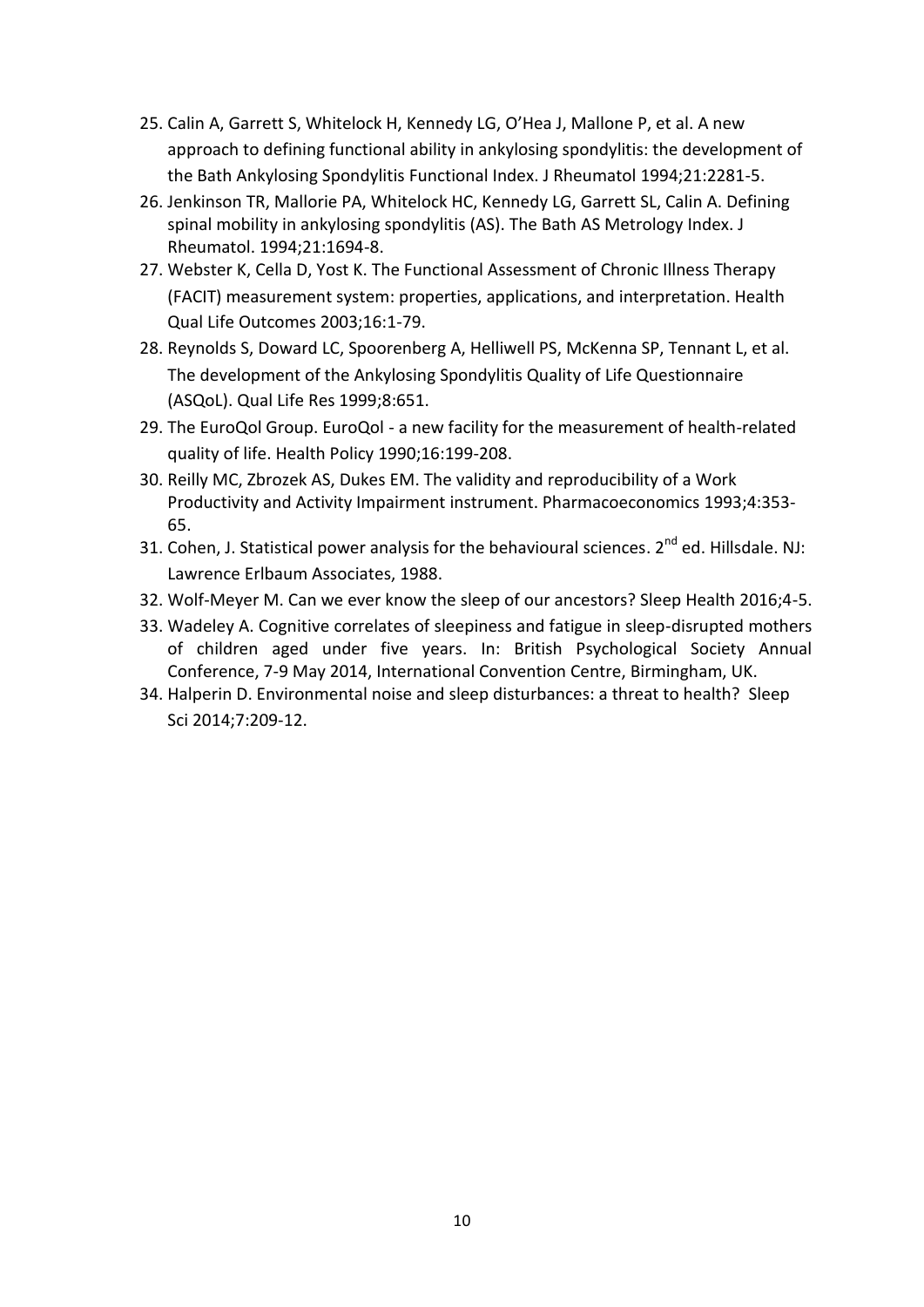#### *Table 1*

Comparison of patients with AS or nr-axSpA. BASDAI stiffness scores are the mean of items 5 (stiffness on waking) and 6 (duration of stiffness). Scale values are medians (interquartile range) and frequency data are % unless otherwise stated.

| Variables                          | Total $n = 659$   | $nr-AxSpA n = 61$<br>$AS n = 598$ |                   | р        |
|------------------------------------|-------------------|-----------------------------------|-------------------|----------|
| % Male                             | 76                | 59                                | 78                |          |
| Age (yrs)                          | $51(41-61)$       | 37 (28-44)<br>53 (42-63)          |                   | < .00001 |
| Years since diagnosis              | $19(8-30)$        | $3(2-8.75)$                       | $20(9-31)$        |          |
| Age at diagnosis (yrs)             | 29 (23-37)        | 31 (25-35.50)                     | 28 (23-37)        | .60      |
| Age at symptom onset (yrs)         | $21(17-26)$       | 23 (16.25-29)                     | $21(17-26)$       | .28      |
| Years since symptom onset          | 28 (18-40)        | $9.50(5-19)$                      | 30 (20-41)        | < .00001 |
| Delay in diagnosis (yrs)           | $6(2.25-12.00)$   | $4(2-11)$                         | $6(3-12)$         | .11      |
| % Inflammatory bowel               | 8.0               | 1.6                               | 8.7               | .09      |
| disease present                    |                   |                                   |                   |          |
| % Uveitis present                  | 41.4              | 27.9                              | 42.8              | .03      |
| % Psoriasis present                | 16.2              | 8.2                               | 17.1              | .11      |
| <b>BASDAI Total (All scales 0-</b> | $3.67(2.17-5.33)$ | 4.17 (2.83-6.00)                  | $3.67(2.17-5.17)$ | .11      |
| 10)                                |                   |                                   |                   |          |
| - BASDAI fatigue                   | 5.00 (3.00-7.00)  | 5.00 (3.00-7.00)                  | 5.00 (3.00-7.00)  | .51      |
| - BASDAI spinal pain               | 4.00 (2.00-7.00)  | 6.00 (3.00-7.00)                  | 4.00 (2.00-7.00)  | .09      |
| - BASDAI arthralgia                | 3.00 (1.00-5.00)  | $3.00(1.00-5.00)$                 | 3.00 (1.00-5.00)  | .95      |
| - BASDAI enthesitis                | 3.00 (1.00-6.00)  | $3.00(1.00-6.00)$                 | $3.00(1.00-6.00)$ | .74      |
| - BASDAI stiffness                 | 3.00 (1.50-5.00)  | 4.00 (2.00-6.00)                  | 3.00 (1.50-5.00)  | .02      |
| - on waking                        | 4.00 (2.00-6.00)  | 4.50 (3.00-7.00)                  | 3.00 (2.00-6.00)  | .02      |
| - duration                         | 3.00 (1.00-4.00)  | 3.00 (1.00-5.00)                  | 2.00 (1.00-4.00)  | .03      |
| JSEQ Total (All scales 1-6)        | 3.25 (2.00-4.50)  | 3.12 (2.25-4.34)                  | 3.25 (2.00-4.50)  | .66      |
| - JSEQ falling asleep              | 2.00 (1.00-4.00)  | 2.00 (1.00-4.00)                  | 2.00 (1.00-4.00)  | .93      |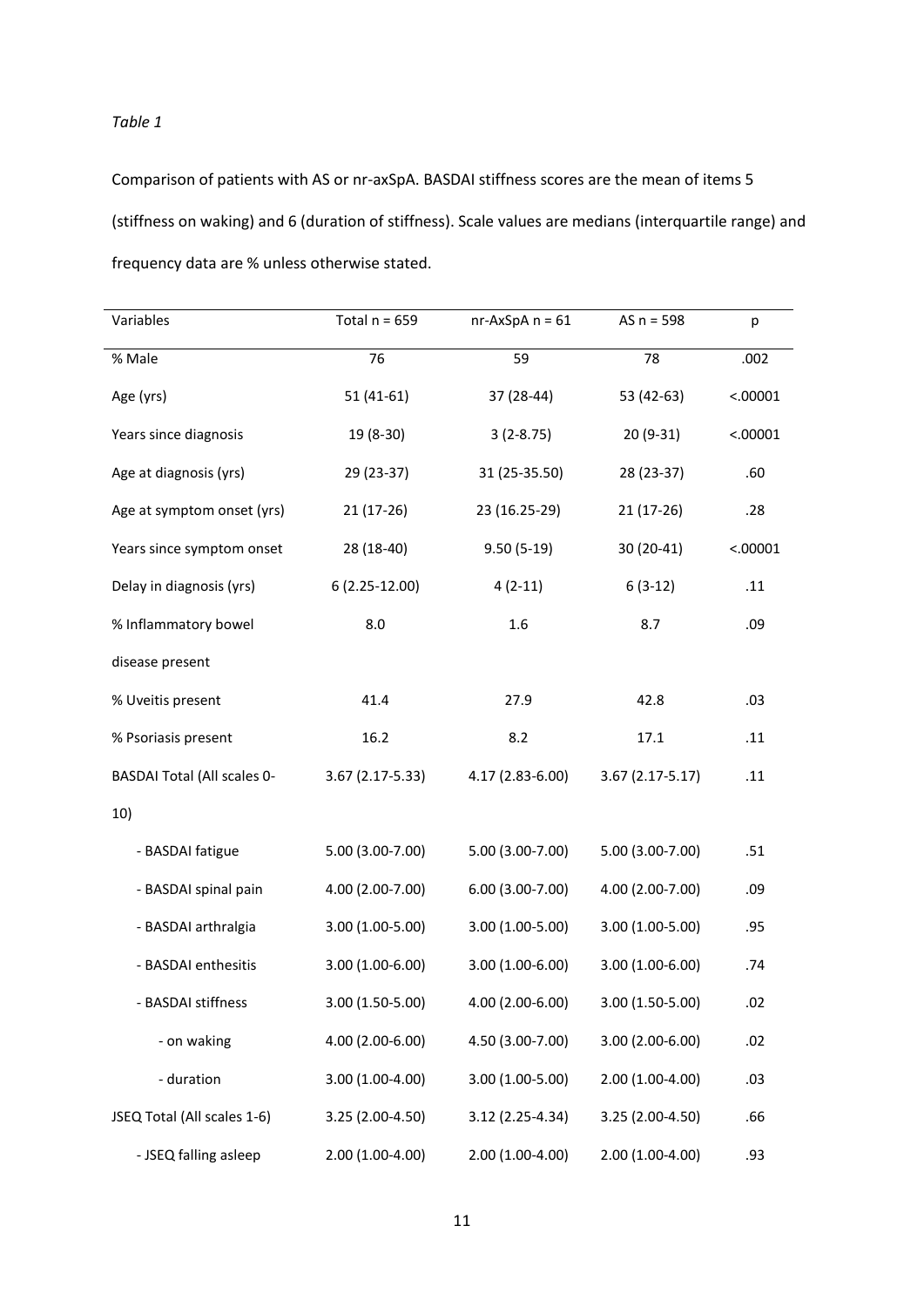| - JSEQ wake several         | 4.00 (2.00-6.00)    | 4.00 (2.00-5.00)<br>4.00 (2.00-6.00) |                   | .61      |  |
|-----------------------------|---------------------|--------------------------------------|-------------------|----------|--|
| times                       |                     |                                      |                   |          |  |
| - JSEQ staying asleep       | 3.00 (2.00-5.00)    | 3.00 (2.00-5.00)                     | 3.00 (2.00-5.00)  | .44      |  |
| - JSEQ wake up tired        | 3.00 (2.00-5.00)    | 5.00 (2.00-6.00)                     | 3.00 (2.00-5.00)  | .02      |  |
| <b>FACIT (0-42)</b>         | 20.00 (12.00-30.00) | 20.00 (12.00-                        | 20.00 (12.00-     | .82      |  |
|                             |                     | 32.00)                               | 29.50)            |          |  |
| BASMI (0-10) +              | 3.00 (1.60-5.20)    | $1.00(0.40-1.60)$                    | 3.20 (1.80-5.40)  | < .00001 |  |
| BASFI (1 easy-100           | 36.00 (17.00-58.00) | 21.00 (10.00-                        | 37.00 (18.00-     | .002     |  |
| impossible)                 |                     | 47.00)                               | 59.00)            |          |  |
| ASQoL (0-36)                | $6.00(2.00-11.00)$  | 5.00 (2.75-12.00)                    | 7.00 (2.00-11.00) | .81      |  |
| Back pain (night 0-10)      | 3.00 (1.00-5.00)    | 3.00 (2.00-6.00)                     | 3.00 (1.00-5.00)  | .38      |  |
| Back pain (any time 0-10)   | 3.00 (2.00-6.00)    | 4.00 (2.00-7.00)                     | 3.00 (2.00-6.00)  | .02      |  |
| WPAI:SHP V1.0 Q2 (Work      | $0.00(0.00-0.00)$   | $0.00(0.00-0.00)$                    | $0.00(0.00-0.00)$ | .38      |  |
| hours missed in the past 7  |                     |                                      |                   |          |  |
| days.) ++                   |                     |                                      |                   |          |  |
| WPAI:SHP V1.0 Q5 (Work      | 2.00 (0.00-4.00)    | 2.00 (1.00-4.00)                     | 2.00 (0.00-4.00)  | .57      |  |
| productivity, 0 no effect - |                     |                                      |                   |          |  |
| 10 could not work.) +++     |                     |                                      |                   |          |  |
| EQ5D: General health state  | 66.00 (50.00-80.00) | 71.00 (50.00-                        | 65.00 (50.00-     | .11      |  |
| (0 worst-100 best           |                     | 80.00)                               | 80.00)            |          |  |
| imaginable.)                |                     |                                      |                   |          |  |
| % EQ5D: Anxiety             | 41                  | 34.5                                 | 41.5              | .37      |  |
| Depression: moderate-       |                     |                                      |                   |          |  |
| extreme                     |                     |                                      |                   |          |  |

Note: BASDAI: Bath Ankylosing Spondylitis Disease Activity Index; JSEQ: Jenkins Sleep Evaluation Questionnaire; FACIT: Functional Assessment of Chronic Illness Therapy; BASFI: Bath Ankylosing Spondylitis Functional Index; BASMI: Bath Ankylosing Spondylitis Metrology Index; ASQoL: Ankylosing Spondylitis Quality of Life; WPAI:SHP: Work Productivity and Activity Impairment Questionnaire: Specific Health Problem; EQ5D: EuroQol 5 dimension health status questionnaire. † n = 284 (nr-axSpA n = 262, AS n = 22). †† n = 350 (nr-axSpA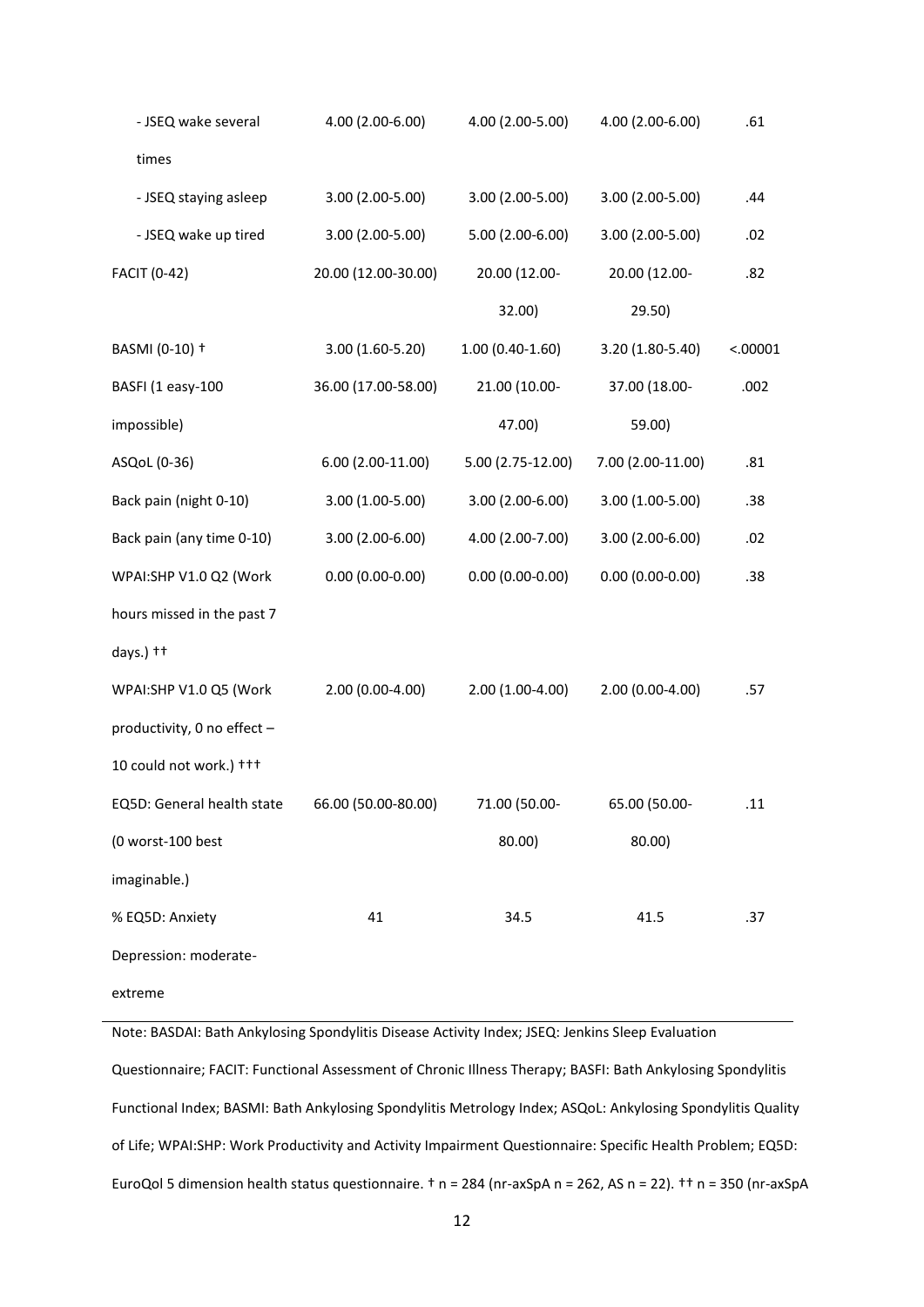n = 45, AS n = 305). ††† n = 372 (nr-axSpA n = 45, AS n = 327). p (two tailed) values refer to Mann-Whitney tests for AS vs nr-axSpA or chi square for frequency comparisons of two-level categorical variables (gender: male, female; % inflammatory bowel disease, uveitis, psoriasis: present or not; EQ5D Anxiety depression: none, moderate-extreme) with JSEQ low/high categories. There were small variations in other sample sizes due to incomplete data.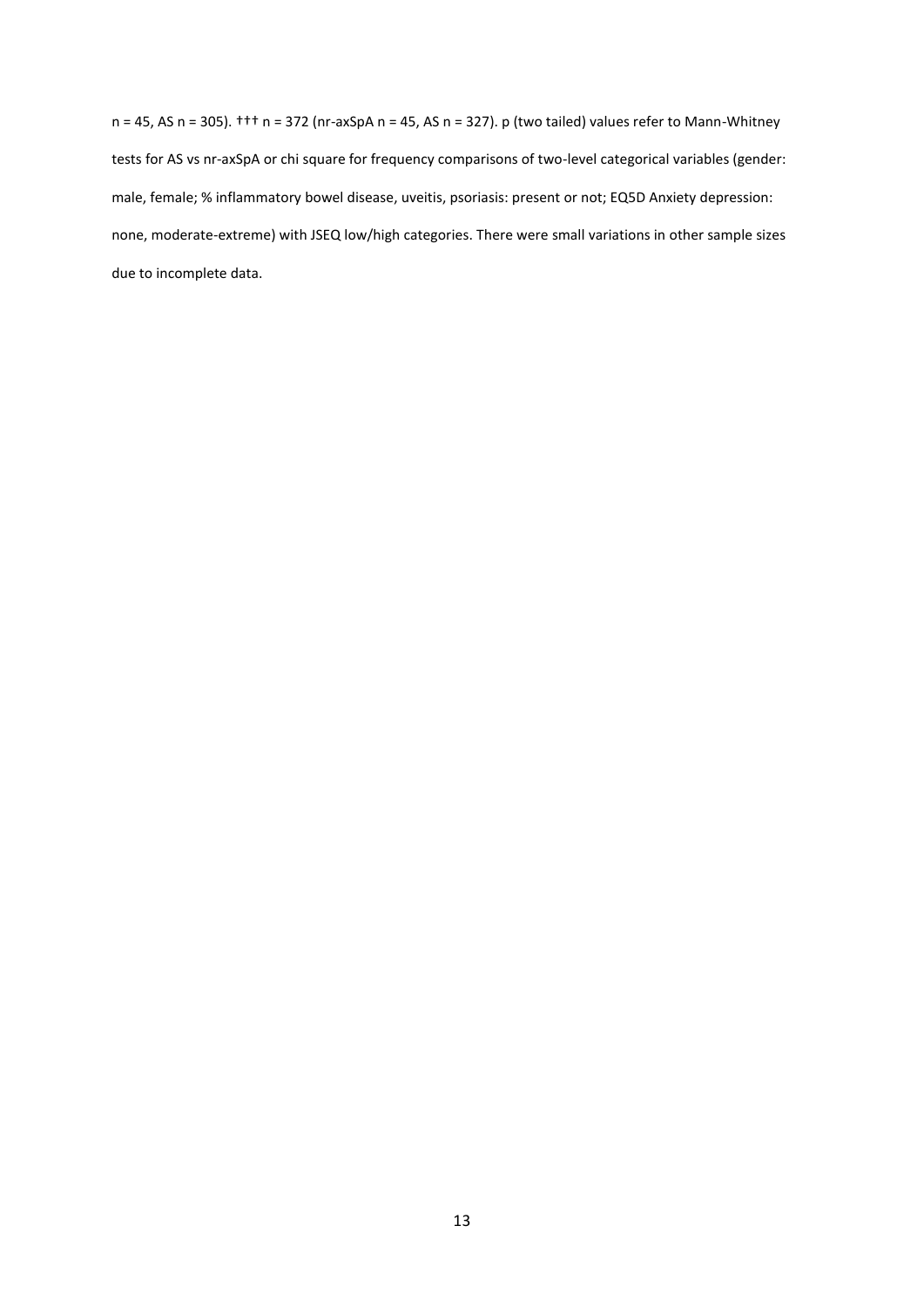*Table 2*

Comparison of patients with high and low Jenkins Sleep Evaluation Questionnaire (JSEQ) scores. Low JSEQ indicates problems on three days or fewer and high JSE on 15 days or more in the past month. BASDAI stiffness scores combine items 5 (stiffness on waking) and 6 (duration of stiffness). Scale values are medians (interquartile range) and frequency data are % unless otherwise stated.

| Variables                        | Total $n = 285$   | Low JSEQ $n = 173$                    | High JSEQ $n = 112$ | p        |
|----------------------------------|-------------------|---------------------------------------|---------------------|----------|
| % Male                           | 74.4              | 80.9                                  | 64.3                | .003     |
| Diagnosis AS/nr-AxSpA            | 92.3/7.7          | 93.1/6.9                              | 91.1/8.9            | .70      |
| Age (yrs)                        | $50(39-61)$       | 49 (37.5-61.5)                        | $52(41-61)$         | .74      |
| Years since diagnosis            | $16(8-28)$        | $16(7-27)$                            | 17 (8-29)           | .57      |
| Age at diagnosis (yrs)           | 28 (23-38)        | 27.50 (23-38)                         | 30.00 (23-38)       | .87      |
| Age at symptom onset             | 21 (17-26.25)     | $21(17-26)$                           | 25 (15-38)          | .44      |
| (yrs)                            |                   |                                       |                     |          |
| Years since symptom              | 25.50 (15.75-38)  | $20(17-27)$                           | 26 (16-38.5)        | .80      |
| onset                            |                   |                                       |                     |          |
| Delay in diagnosis (yrs)         | $6(2-12)$         | $5(2-11)$<br>$7(2.75-13)$             |                     | .27      |
| % Inflammatory bowel             | 5.6               | 5.8<br>5.4                            |                     | 1.00     |
| disease present                  |                   |                                       |                     |          |
| % Uveitis present                | 40.0              | 38.2                                  | 42.9                | .50      |
| % Psoriasis present              | 15.1              | 14.5                                  | 16.1                | .84      |
| <b>BASDAI Total (All scales:</b> | $3.50(1.83-5.66)$ | $2.50(1.33-3.66)$<br>5.50 (4.00-6.83) |                     | < .0001  |
| $0-10)$                          |                   |                                       |                     |          |
| - BASDAI fatigue                 | 5.00 (2.00-7.00)  | $3.00(2.00-5.00)$                     | 7.00 (5.00-8.00)    | < .0001  |
| - BASDAI spinal pain             | 5.00 (2.00-7.00)  | 3.00 (2.00-5.00)                      | 7.00 (5.00-8.00)    | < 0.0001 |
| - BASDAI arthralgia              | 3.00 (1.00-5.00)  | 2.00 (0.00-4.00)                      | 5.00 (2.00-7.00)    | < .0001  |
| - BASDAI enthesitis              | 3.00 (1.00-6.00)  | 2.00 (0.00-4.00)                      | 5.00 (2.00-7.00)    | < .0001  |
| - BASDAI stiffness               | 3.00 (1.50-5.50)  | 2.00 (1.00-3.50)                      | 5.00 (3.00-7.00)    | < .0001  |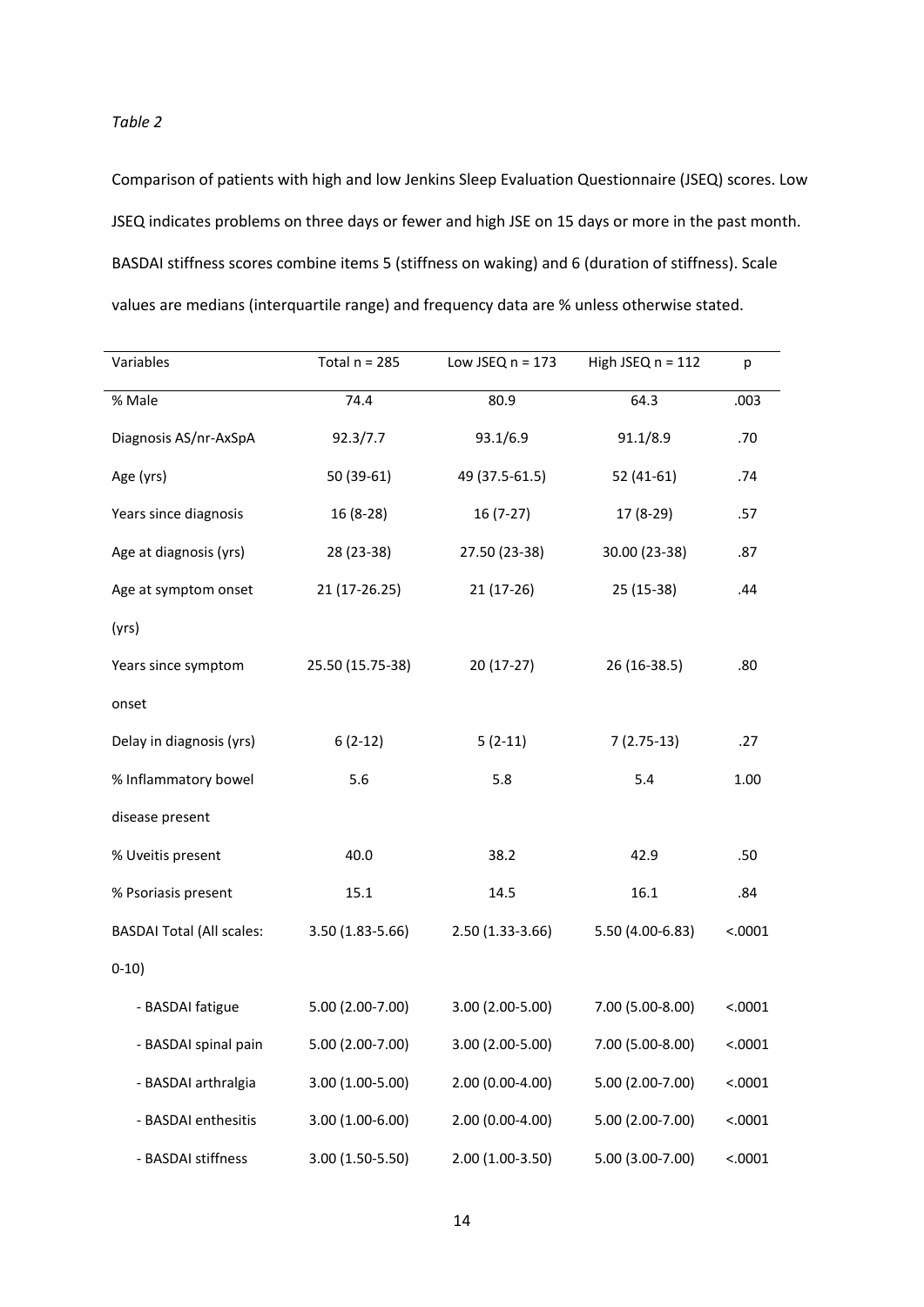| - on waking                | 3.00 (2.00-6.00)    | 2.00 (1.00-4.00)    | 5.00 (3.00-8.00)    | < .0001 |
|----------------------------|---------------------|---------------------|---------------------|---------|
| - duration                 | 2.00 (1.00-4.00)    | $2.00(1.00-3.00)$   | 4.00 (2.00-6.00)    | < .0001 |
| <b>FACIT (0-42)</b>        | 17.00 (9.00-29.00)  | 11.50 (8.00-17.25)  | 30.00 (23.00-38.00) | < .0001 |
| BASMI (0-10) +             | 3.00 (1.60-5.20)    | 3.00 (1.40-5.20)    | 2.70 (1.60-5.30)    | .70     |
| BASFI (1 easy - 100        | 32.00 (15.00-57.25) | 23.50 (10.00-41.00) | 56.00 (32.50-76.00) | < .0001 |
| impossible)                |                     |                     |                     |         |
| ASQoL (0-36)               | 5.00 (1.00-11.00)   | 2.00 (0.00-6.00)    | 11.00 (8.00-15.00)  | < .0001 |
| Back pain (night 0-10)     | 3.00 (1.00-6.00)    | 2.00 (1.00-3.00)    | $6.00(3.00-8.00)$   | < .0001 |
| Back pain (any time 0-10)  | 3.00 (1.00-6.00)    | 2.00 (1.00-3.00)    | $6.00(3.00-8.00)$   | < .0001 |
| WPAI:SHP V1.0 Q2 (Work     | 2.38 (0.00-0.00)    | $0.00(0.00-0.00)$   | 3.64 (0.00-2.25)    | .007    |
| hours missed in the past 7 |                     |                     |                     |         |
| days.) $++$                |                     |                     |                     |         |
| WPAI:SHP V1.0 (Work        | 2.00 (0.00-4.00)    | $1.00(0.00-2.00)$   | 4.00 (2.00-6.00)    | < .0001 |
| productivity Q5, 0 no      |                     |                     |                     |         |
| effect - 10 could not      |                     |                     |                     |         |
| work.) +++                 |                     |                     |                     |         |
| EQ5D: General health       | 69.00 (50.00-80.00) | 73.00 (57.75-85.00) | 50.00 (39.75-70.00) | < .0001 |
| state (0 worst-100 best    |                     |                     |                     |         |
| imaginable.)               |                     |                     |                     |         |
| % EQ5D: Anxiety            | 38.6                | 21.2                | 65.5                | < .0001 |
| Depression: moderate-      |                     |                     |                     |         |
|                            |                     |                     |                     |         |

extreme

Note: BASDAI: Bath Ankylosing Spondylitis Disease Activity Index; FACIT: Functional Assessment of Chronic Illness Therapy; BASFI: Bath Ankylosing Spondylitis Functional Index; BASMI: Bath Ankylosing Spondylitis Metrology Index; ASQoL: Ankylosing Spondylitis Quality of Life; WPAI:SHP: Work Productivity and Activity Impairment Questionnaire: Specific Health Problem; EQ5D: EuroQol 5 dimension health status questionnaire† n = 205 (Low JESQ n = 133, High JESQ n = 72). †† n = 150 (Low JESQ n = 100, High JESQ n = 50). ††† n = 150 (Low JESQ n = 102, High JESQ n = 48). p (two tailed) values refer to Mann-Whitney tests for high vs low JSEQ or chi square for frequency comparisons of two-level categorical variables (gender: male, female; inflammatory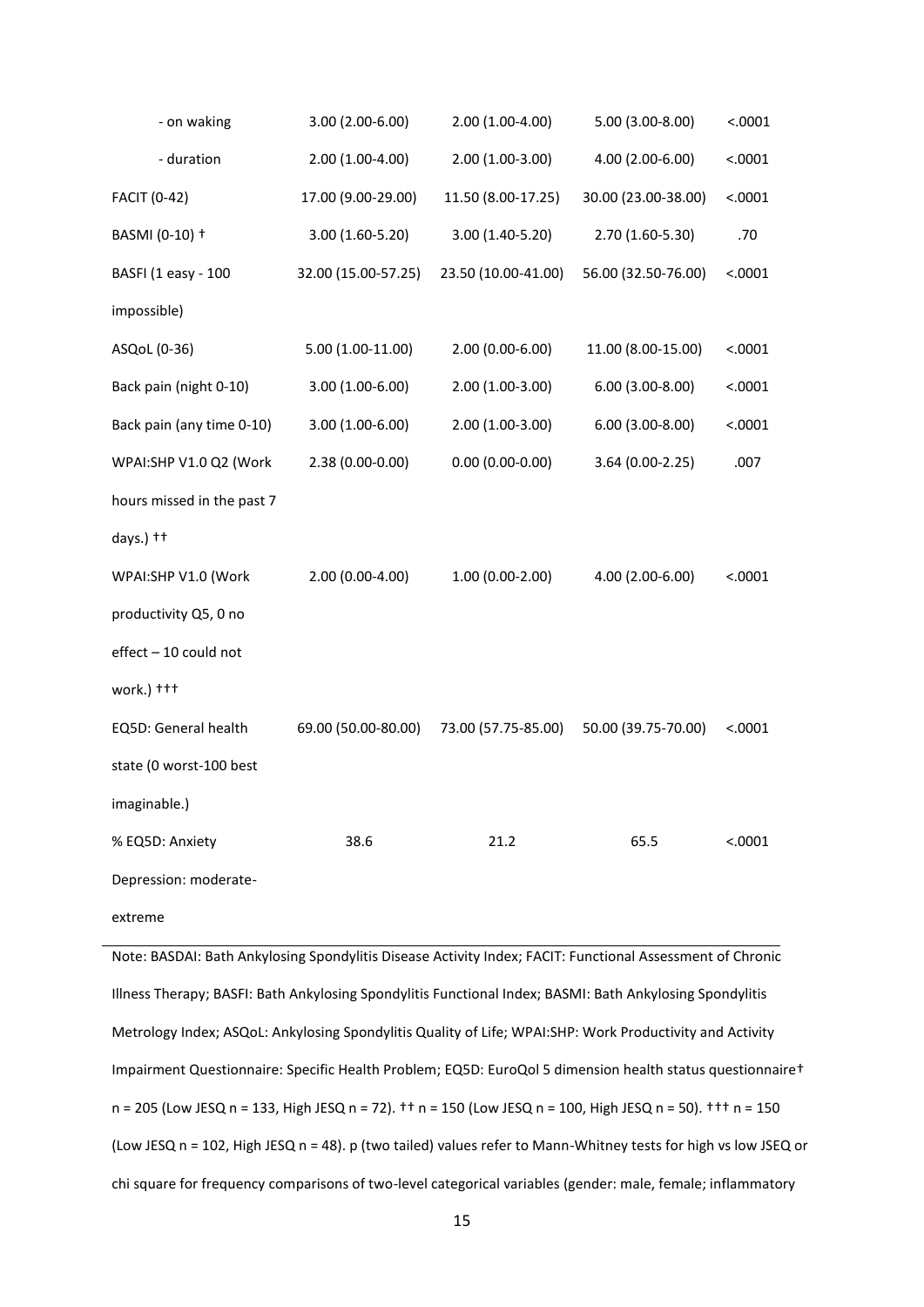bowel disease, uveitis, psoriasis: present or not; EQ5D Anxiety depression: none, moderate-extreme) with JSEQ low/high categories. There were small variations in other sample sizes due to incomplete data.